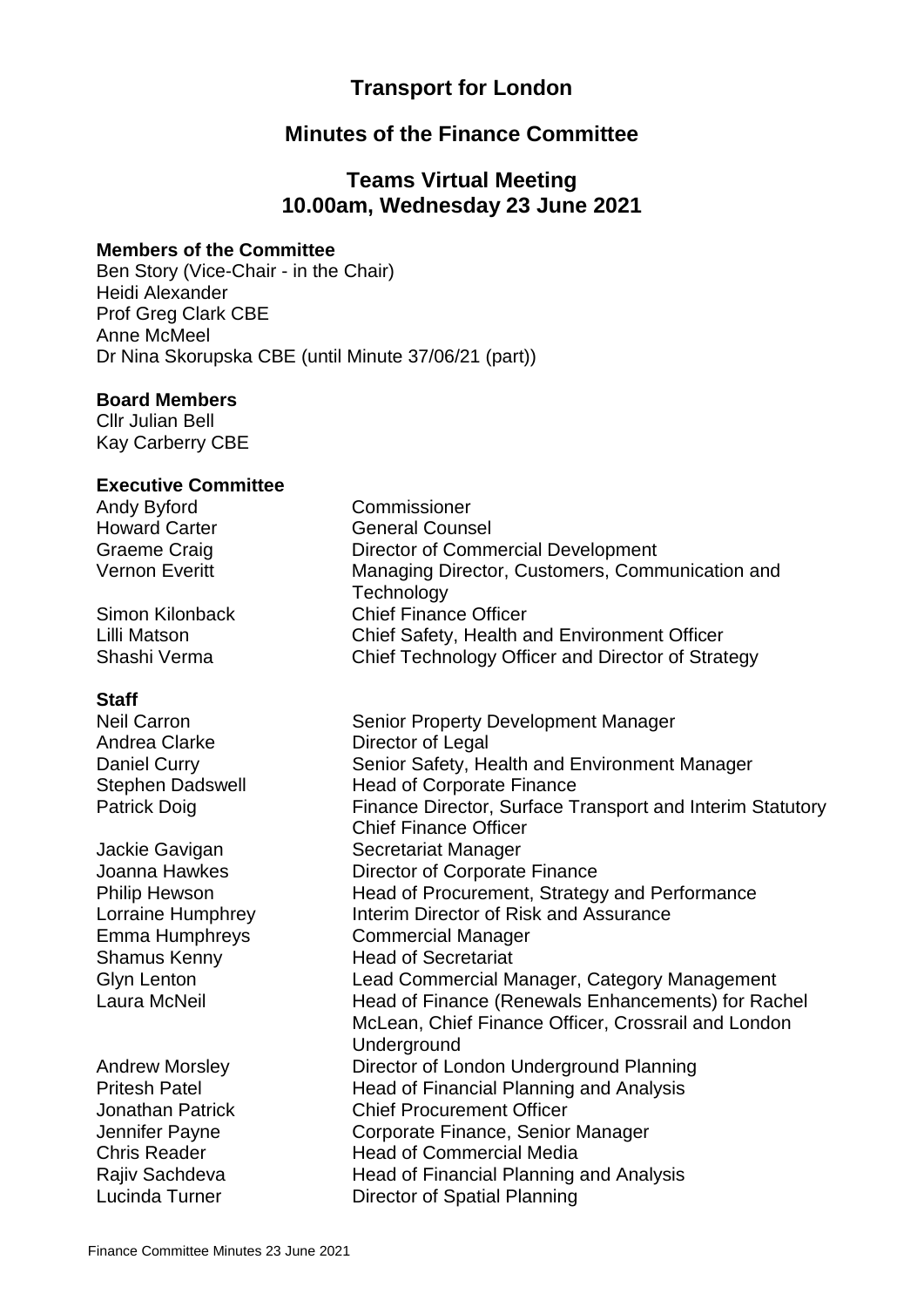### **21/06/21 Apologies for Absence and Chair's Announcements**

The Chair welcomed everyone to the meeting. Howard Carter reported that no apologies for absence had been received. Dr Nina Skorupska CBE indicated that she would need to leave the meeting at 12.30pm, as she had a speaking engagement to attend elsewhere.

The meeting was being broadcast live on YouTube, except for the discussion of the information on Part 2 of the agenda, which was exempt from publication. While Members would discuss as much of the items in public as possible, information related to TfL's business and financial affairs would need to be discussed in private. When the exempt information needed to be considered, the recording would be stopped for the press and public.

The flexibility of meetings regulations, which applied to TfL from August 2020 and enabled it to take decisions via videoconference, expired on 6 May 2021. As staff and Members were unable to meet in person due to social distancing measures, any decisions required would be taken by the Chair, exercising Chair's Action, following the discussion of the item with Members.

The Chair confirmed that under section 100B(4)(b) of the Local Government Act 1972, he had agreed that the late item for the agenda that was published on 21 June 2021 would be considered as a matter of urgency. The item was the Procurement and Supply Chain Improvement Programme and was accepted as urgent so that the project to strengthen capability in the Procurement and Supply Chain function could be progressed to achieve the savings required in the funding settlement.

The Chair reordered the agenda to take item 9 (Sale of Lillie Bridge Depot) immediately after agenda item 12 (Enterprise Risk Update – Supply Chain Disruption (ER5)), to allow for key staff to be present to introduce the paper. The minutes reflect the original meeting order.

The Government had appointed Becky Wood as its representative to attend meetings of the Finance Committee, the Programmes and Investment Committee and the Board going forward. Becky Wood was not attending this meeting, but the Chair welcomed her as the new representative and looked forward to working with her in future.

On behalf of the Committee, the Chair congratulated Lorraine Humphrey on her appointment as the interim Director of Risk and Assurance and Patrick Doig as the interim statutory Chief Finance Officer. Patrick's appointment followed the departure of Tony King from TfL and the Chair thanked Tony for his service to TfL, including in the preparation of the accounts for this year and, in particular, his support to Andy Byford and Simon Kilonback as a key part of the staff team that worked with Government on the funding agreements. He wished him every success in his new venture.

The Chair reminded those present that safety was paramount at TfL and encouraged Members to raise any safety issues during discussions on a relevant item or with TfL staff after the meeting. There were no specific issues raised at the meeting.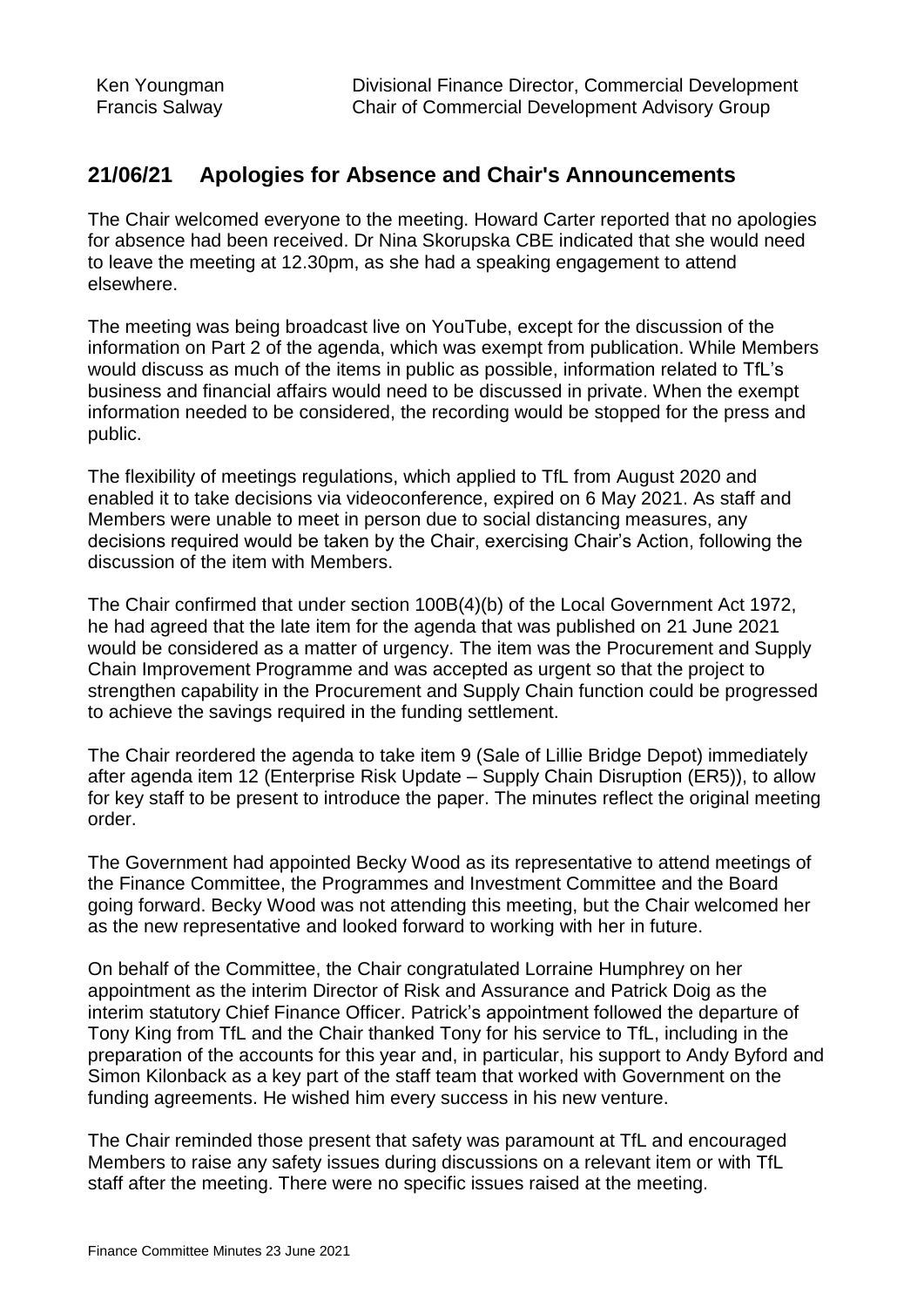# **22/06/21 Declarations of Interests**

Howard Carter introduced the item. Members' declarations of interests were published on tfl.gov.uk and were up to date.

At the last meeting of the Committee, he reported that Dr Nina Skorupska CBE had been nominated to be appointed to the Royal BAM Group Supervisory Board. That appointment was subsequently made and her declaration and biography had been updated.

Howard Carter added that he was not aware of any items on the agenda where a Member would need to declare a specific interest and leave the meeting during its discussion. No Members declared any interests that were relevant to items on the agenda.

### **23/06/21 Minutes of the Meeting of the Committee held on 10 March 2021**

**The Chair, following consultation with the Committee, approved the minutes of the meeting held on 10 March 2021 as a correct record. The minutes would be provided to the Chair for signature at a future date.**

# **24/06/21 Matters Arising and Actions List**

Howard Carter introduced the paper, which set out progress against actions agreed at previous meetings of the Committee.

### **The Committee noted the actions list.**

### **25/06/21 Use of Delegated Authority**

Howard Carter introduced the paper. Members noted that, since the meeting of the Committee on 10 March 2021, there had been no use of authority delegated by the Board nor use of Procurement or Land Authority granted by the Commissioner or the Chief Finance Officer.

There had been four uses of Chair's Action, in consultation with members of the Committee, in relation to: extending the funding arrangements with Government; statutory Chief Finance Officer interim arrangements; the Greater London Authority Collaborative Recruitment Services Contract; and the Telecommunications Commercialisation Project.

There had been one Mayoral Direction to TfL on 11 May 2021 in relation to the zoning stations for Northern Line Extension (MD2810).

### **The Committee noted the paper.**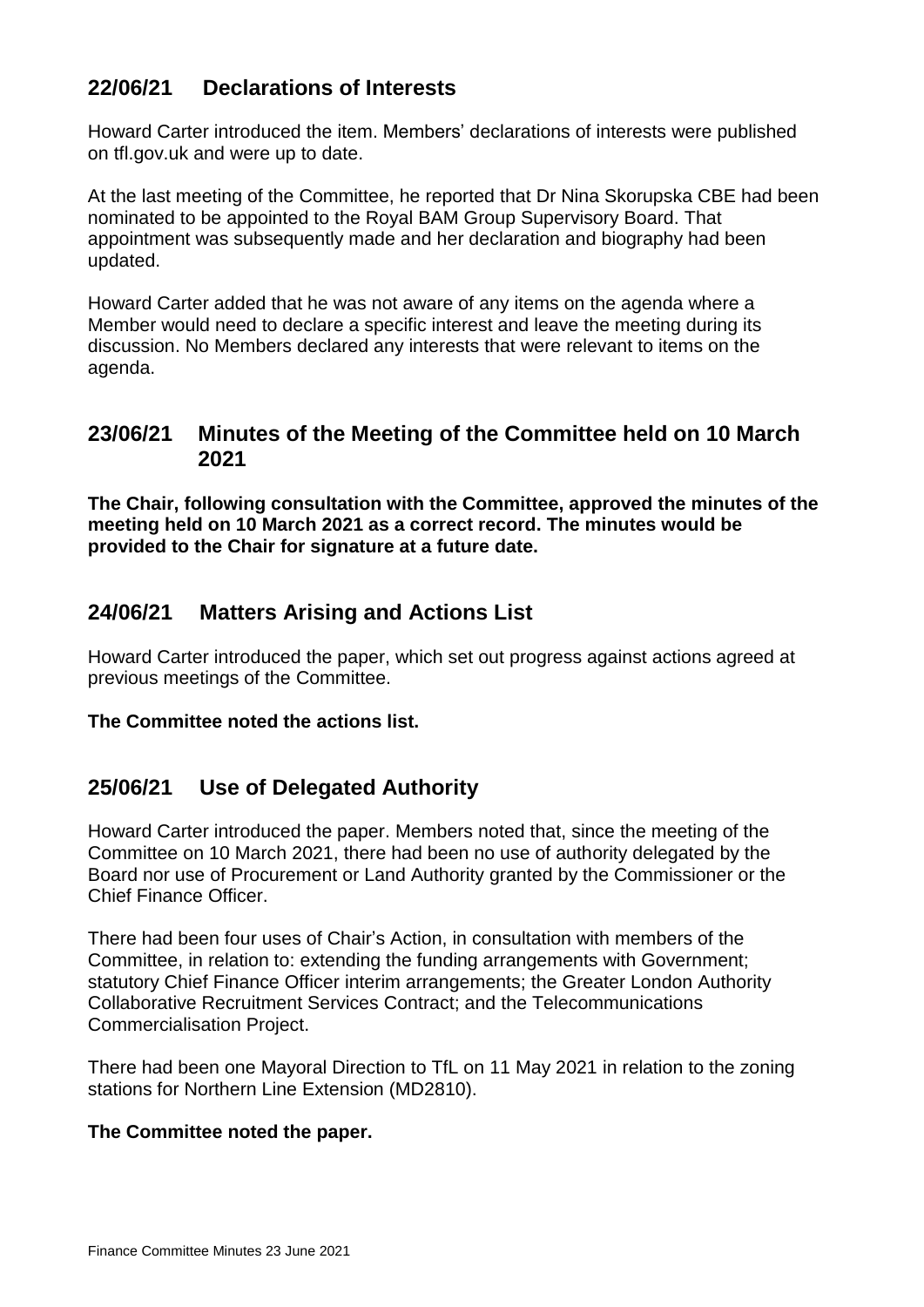# **26/06/21 Finance Report**

Simon Kilonback and Rajiv Sachdeva introduced the report, which set out TfL's financial results to the end of Period 2, 2021/22 – the year-to-date period ending 29 May 2021. Variances were shown against the Budget approved by the Board in March 2021. Total passenger income was £373m in the year to date, £142m higher than Budget. Overall journeys were 53 per cent of pre-coronavirus pandemic level, with demand for buses around 60 per cent of pre- pandemic levels and Tube journeys just over 40 per cent.

On London Underground, journeys and passenger income was £168m in the year to date, £67m (67 per cent) higher than Budget and £121m higher than last year, which was during the first wave of the pandemic. Journeys were 40 per cent of pre-pandemic levels in the latest period, up from 25 per cent at the start of the year. Journey growth was strongest in the outer zone areas with demand levels over 50 per cent of prepandemic levels. Demand growth in peak flows to central London remained low at just over 30 per cent of pre-pandemic levels, but off-peak and weekend travel was reasonably buoyant, driven by recovery of retail and leisure activity.

Operating costs were £325m in the year to date, £15m lower than Budget as a result of lower headcount, lower traction costs, lower costs for the London Heathrow agreement, early delivery of savings and consultancy savings. Net cost of operations was a deficit of £284m, which was £118m better than Budget. Capital expenditure for total renewals and new capital investment was £29m lower than Budget, due to slippage and holding off on expenditure approvals while faced with the uncertainty of no funding deal.

On buses, streets and other operations, journeys and passenger income was £146m in the year to date, £49m (50 per cent) higher than Budget and £96m higher than last year during the first wave of the pandemic. Journeys were 61 per cent of pre-pandemic levels, up from 53 per cent at the start of the year. Step 2 of the Government's roadmap saw around a 45 per cent increase in bus journeys, ranging from 42 per cent in the central areas to 55 per cent in outer boroughs. There were lower geographic differences overall across buses, with almost all areas of London seeing bus journeys at around 60 per cent of pre-pandemic demand, increasing to 75 per cent in some outer suburbs.

Operating costs were £435m in the year to date, £9m higher than Budget. Core operating costs were £12m higher from phasing of Compliance, Policing and On-street Services operating costs. Net cost of operations was a deficit of £284m, which was £118m better than Budget. On capital expenditure, total renewals and new capital investment was £29m lower than Budget, with the holding off on expenditure approvals due to the uncertainty of no funding deal.

On revenue and journey trends, some significant growth was forecast over future periods, following the final relaxation of restrictions on 19 July 2021. TfL was currently reassessing its journey and revenue assumptions in light of both recent trends and the four-week delay in relaxing of restrictions, with the revised forecasts forming the basis of the Revised Budget.

Bringing movements together on the operating account had seen the combination of the higher revenue and lower costs resulting in nearly £250m improvement in the net cost of operations. Grant line phasing in the Budget was pre-funding negotiations so would be addressed again in the Revised Budget. The period end cash balance was £1.5bn and was maintained above £1.2bn throughout the period.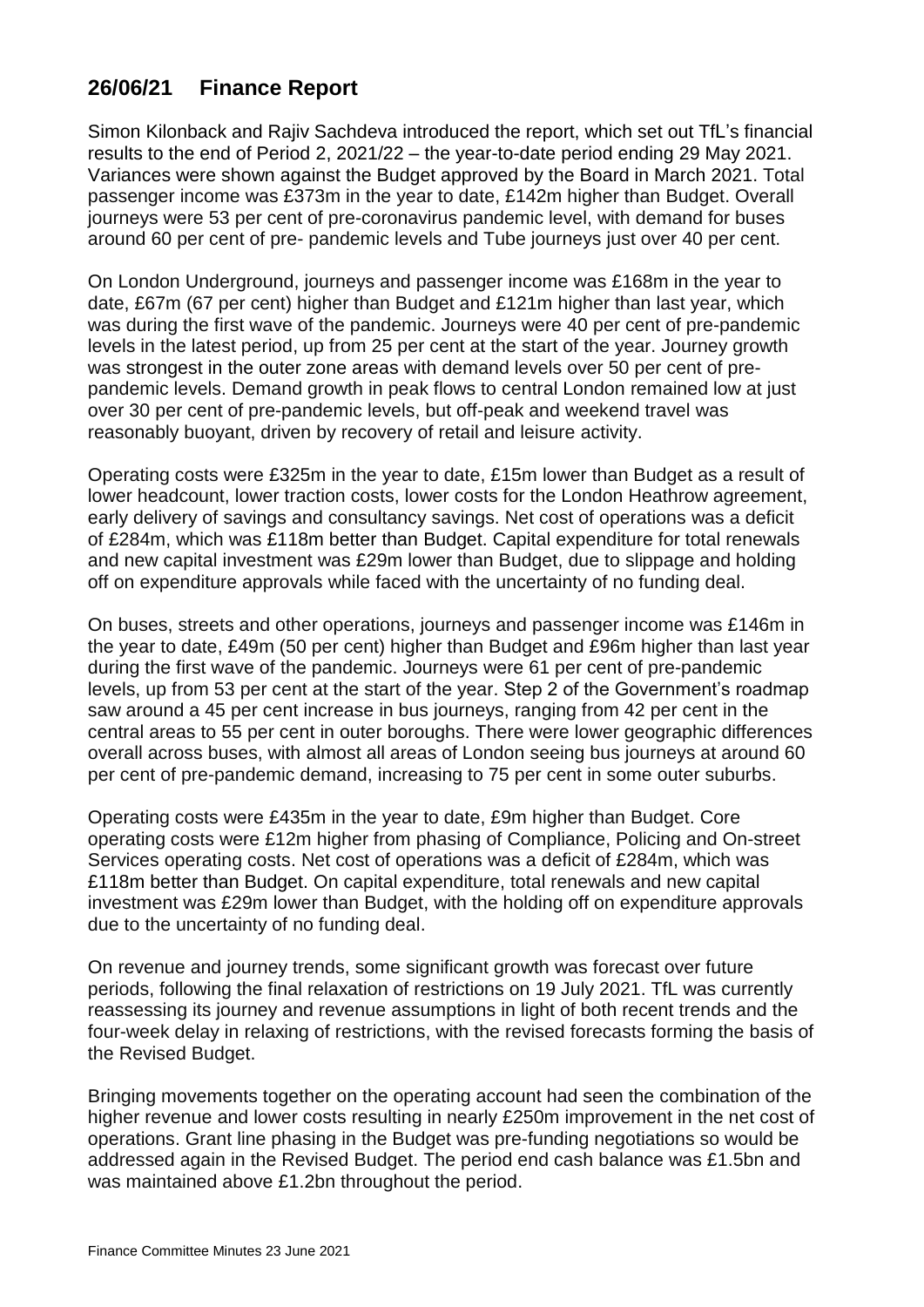On the Group capital account, property and asset receipts were £18m lower than Budget, as a result of the delayed disposal for Wembley Park.

Vernon Everitt confirmed that all the customer research showed that, once people had travelled on the network, they were enormously confident in doing so, which demonstrated that the messaging around cleanliness, safety and wearing face coverings was getting through. The network was running at near full capacity with the reintroduction of the Waterloo and City line in the central activity zone. Following Step 4 of the Government's roadmap, there would be a concerted promotional effort in concert with the work of the Mayor, partners and businesses to reconnect Londoners with the attractions they had missed. Future models of working and the impact on travel was still uncertain so testing and trialling would continue over the next six months, with the first major clues on how it had shifted expected around September time, after the summer holidays.

Since approval by the Board of the Budget in March 2021, a new funding arrangement with Government for 2021/22 had been finalised. The Budget outlined a £2.7bn full year funding requirement against an assumed passenger revenue forecast of £3.5bn. The funding agreement required TfL to find £300m of savings and/or other income, however when taken together with the amount of funding already provided under the recent funding extensions, along with funding to be provided under the latest agreement, TfL would be required to find £900m of cash savings this year compared to the approved Budget. These savings would be met through a combination of utilising cash reserves in excess of the £1.2bn minimum cash level, additional non-passenger income and reduced and/or deferred costs. Whilst there were encouraging signs of passengers returning to the network, there was a high degree uncertainty on future journeys, especially through the winter. These measures and other matters contained in the funding arrangements would be fully worked through in the revised Budget submission to be considered by the Board at its next meeting.

Simon Kilonback confirmed that, in the absence of a funding deal from December 2021 to March 2022 and with no certainty over what it may contain, TfL had to assume it would need to find the £600m of additional savings, making £900m in total, and he would be negotiating with Government to secure additional funding.

Andy Byford confirmed that, given that Government anticipated financial revenue support being available to TfL until spring 2023, albeit tapering down, providing further base funding this year would enable work to be organised in a way that provided better value for money to the public purse, as work on assets would be more expensive if deferred into the next year. His discussions with Government and the Financial Sustainability Plan were predicated on TfL offering a solution in partnership with Government's own objectives of levelling up, an infrastructure jobs-led recovery and an environmental recovery. TfL's recent credit rating downgrade from Moody's, which was mainly because TfL was subject to short-term funding deals, had worsened the position and increased expense. A longer-term funding deal would save government money in the long-term and fuel the economy, as investment in transport in London was complimentary to the levelling up agenda. If TfL showed material progress on each of the conditions set in the short-term funding agreement, the Government would be open to agreeing a longer-term deal.

The Chair commented that the Committee provided good scrutiny, governance and assurance around how the business was performing financially and asked that performance on key commitments made under the financial settlement be brought to the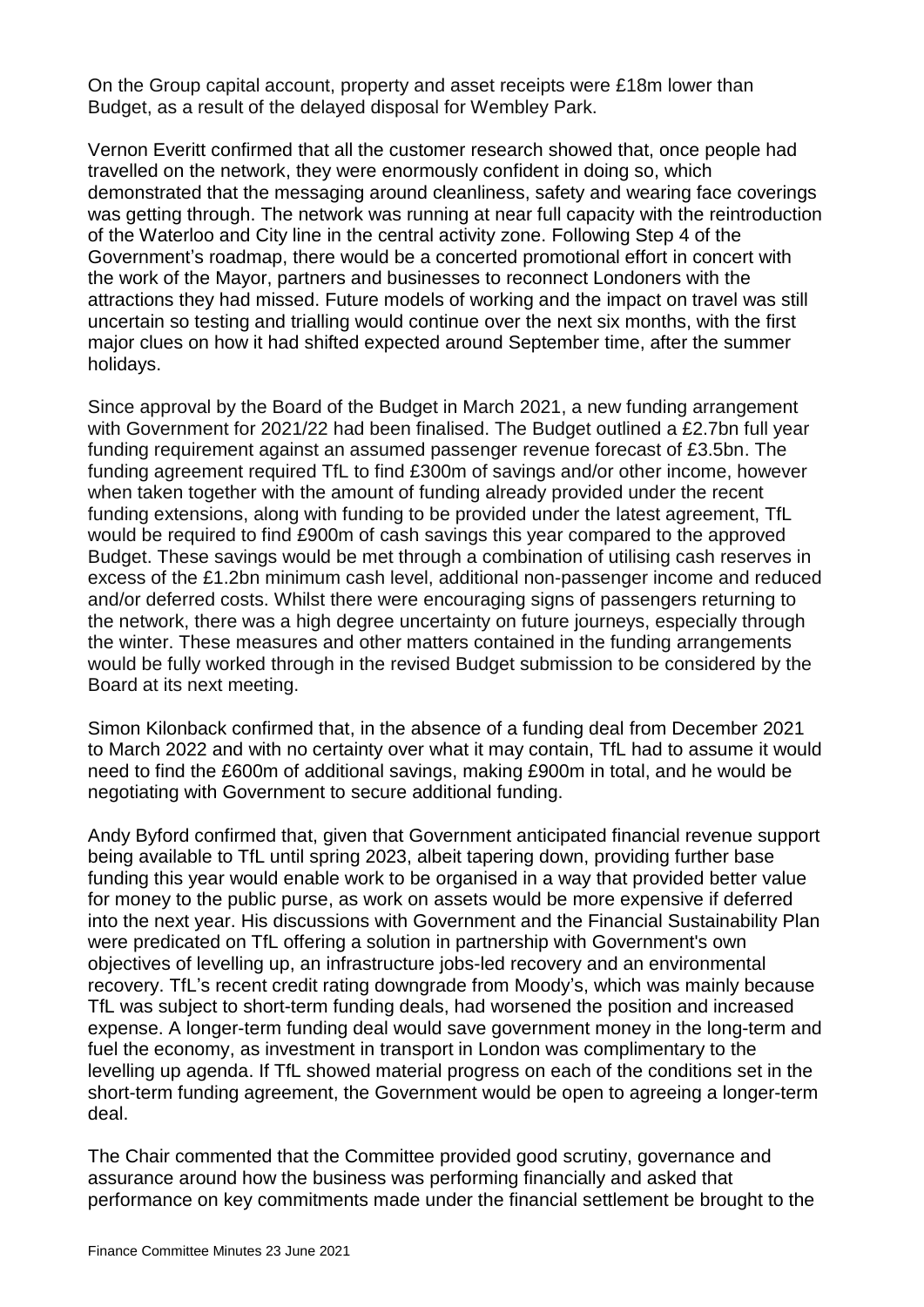Committee going forward, particularly around the longer-term funding structure and how multiple tills might operate across the organisation. **[Action: Simon Kilonback]** 

#### **The Committee noted the report.**

### **27/06/21 TfL Roadside Advertising**

Simon Kilonback and Joanna Hawkes introduced the paper and related supplemental information on Part 2 of the agenda, which set out the options and made proposals for the future strategy for roadside advertising assets. Most of TfL's advertising revenue came from London Underground and bus shelters, which were not in the scope of this proposal and were more complex due to their operational interface.

TfL owned 234 roadside advertising panels across London that were situated on its land or assets and which, prior to the coronavirus pandemic, generated rent receipts of around £9m per annum which equated to six per cent of advertising income. These included traditional fixed hoardings as well as newly developed digital screens. Use of the panels was sold by several companies on TfL's behalf, typically on 10-year licences tendered on the open market. TfL generally received a fixed rental or guaranteed minimum return and, at some locations, an agreed share of outperformance over the contract term.

The Financial Sustainability Plan (FSP) set out a clear strategy for TfL's transport and commercial businesses to achieve financial sustainability and deliver a decarbonised public transport network, alongside a number of other outcomes, by 2030. TfL had looked at what commercial activities made sense to continue and form part of the FSP and what to consider for divestment. It was more preferable to manage its commercial portfolios as a commercial business, to realise investments that were not core to the commercial strategy and to reinvest the proceeds in future business.

**The Committee noted the paper and the exempt supplemental information on Part 2 of the agenda.**

### **28/06/21 TfL Energy Purchasing and GLA Energy Procurement Collaboration Programme**

Lilli Matson, Jennifer Payne and Glyn Lenton introduced the paper and related supplemental information on Part 2 of the agenda, which provided an update on the preparation of two Power Purchase Agreement (PPA) procurements, current energy market conditions and the progress that had been made on the Greater London Authority (GLA) Energy Procurement Collaboration Programme. The paper sought endorsement of the GLA, along with a small pool of investors, offering an optional finance instrument to potential bidders for PPA 2.

On 25 November 2020, the Committee had endorsed the proposed procurement by TfL of renewable energy through two PPAs, each representing around 10 per cent of TfL's estimated demand, as part of a staged approach to meet its ambition to operate a zerocarbon railway by 2030.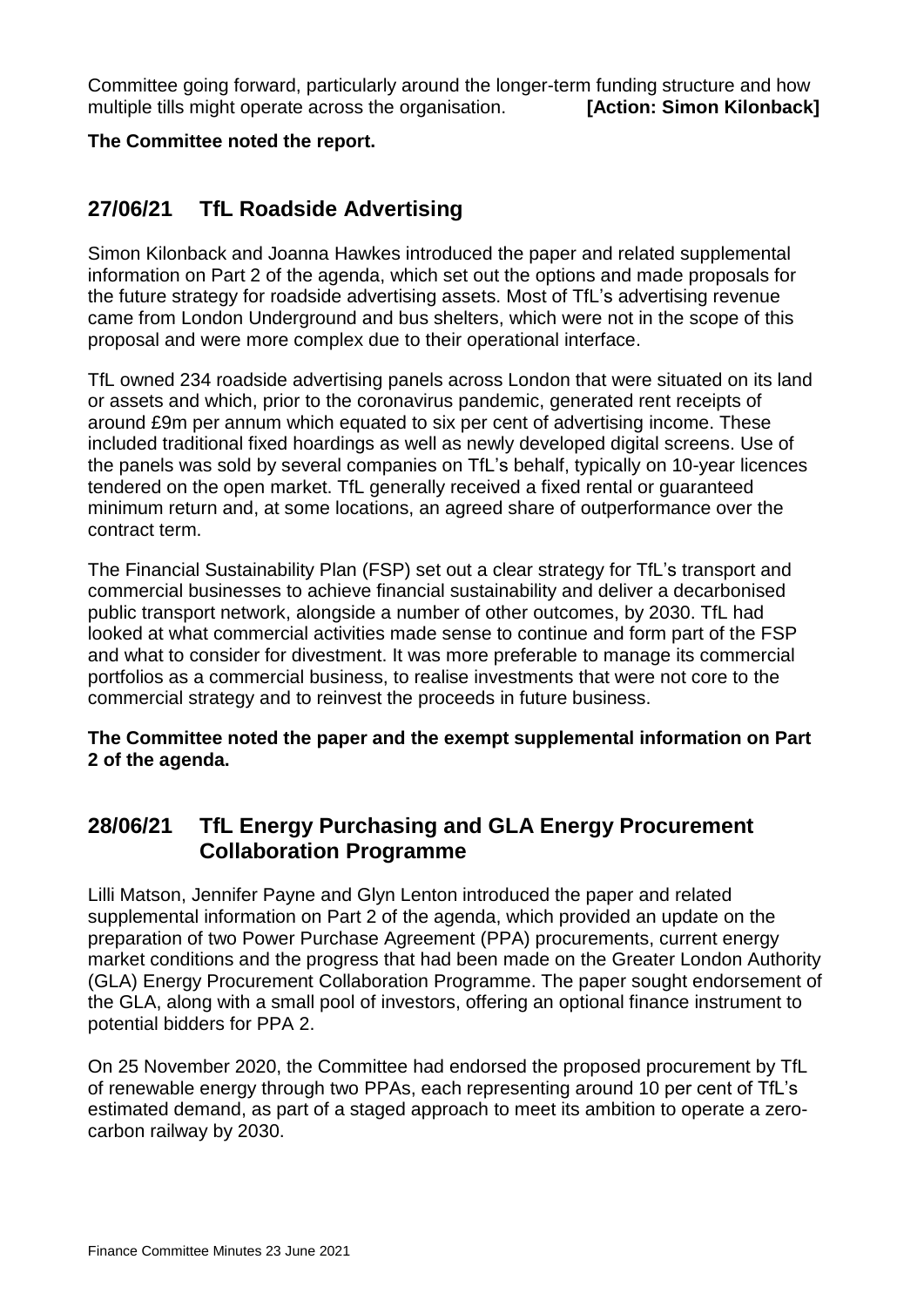TfL had been engaged in the GLA Energy Procurement Collaboration Programme with the GLA and the other functional bodies over the last six months, which sought to identify GLA Group synergies in the procurement of PPAs for renewable energy from new build assets and establish a financing facility that could potentially contribute to the funding of the renewable assets developed to deliver those PPAs. The recommendations of the Programme were expected to conclude later this year. As an early output, there was an appetite to test a finance instrument in conjunction with TfL's procurement of its PPA 2. The finance instrument was being developed by the GLA with the aim of delivering a lower PPA cost. Renewable developers would not be required to utilise the finance instrument as part of their tender for TfL's PPA 2.

The wholesale cost of electricity had recovered to at least pre-coronavirus pandemic levels. Market forecasts suggested that prices would remain elevated until at least spring 2022, which would likely negatively impact the cost of energy procured under PPAs, particularly PPA 1. Work on PPA 1 to purchase existing renewable assets, that would deliver renewable energy to TfL from 2022/23 with a term of seven-10 years, was advanced and procurement was due to start in July 2021. Work on PPA 2 to invest in new renewable energy assets, that would deliver renewable energy to TfL by 2023/24 with a term of 10-20 years, was also progressing well and procurement was due to start in September 2021. An update on the procurement process would be provided to a future meeting. **[Action: Lilli Matson]**

Since November 2020 and following further detailed consideration, the proposed use of the Crown Commercial Service (CCS) HELGA Dynamic Purchasing System was deemed unsuitable for this specific TfL requirement and would now be done through a standalone procurement. TfL would continue to monitor market fluctuations, forecasts and availability of operational generating assets as part of its ongoing management of energy procurement. TfL could accommodate changes to the programme, as a result of the current uncertain market conditions, by securing any shortfall of energy via its existing flexible purchasing arrangements with the CCS.

The programme phases and target dates for procurement, contracts and delivery were subject to certainty of TfL's long-term funding and the ability for TfL to enter into longterm financial commitments. Any subsequent contract award recommendations would be brought to the Committee.

### **The Chair, following consultation with the Committee:**

- **1 noted the paper and the exempt supplemental information on Part 2 of the agenda; and**
- **2 endorsed the Greater London Authority (along with a small pool of investors) offering an optional finance instrument to potential bidders for Power Purchase Agreement 2 (PPA 2) as set out in the paper.**

# **29/06/21 Sale of Lillie Bridge Depot**

Graeme Craig, Andrew Morsley and Francis Salway introduced the paper and related supplemental information on Part 2 of the agenda, which sought approval of Land Authority for the disposal of Lillie Bridge Depot and Ashfield House (referred to as LBD) to Earls Court Partnership Limited (ECPL), the joint venture between Delancey/APG and TfL.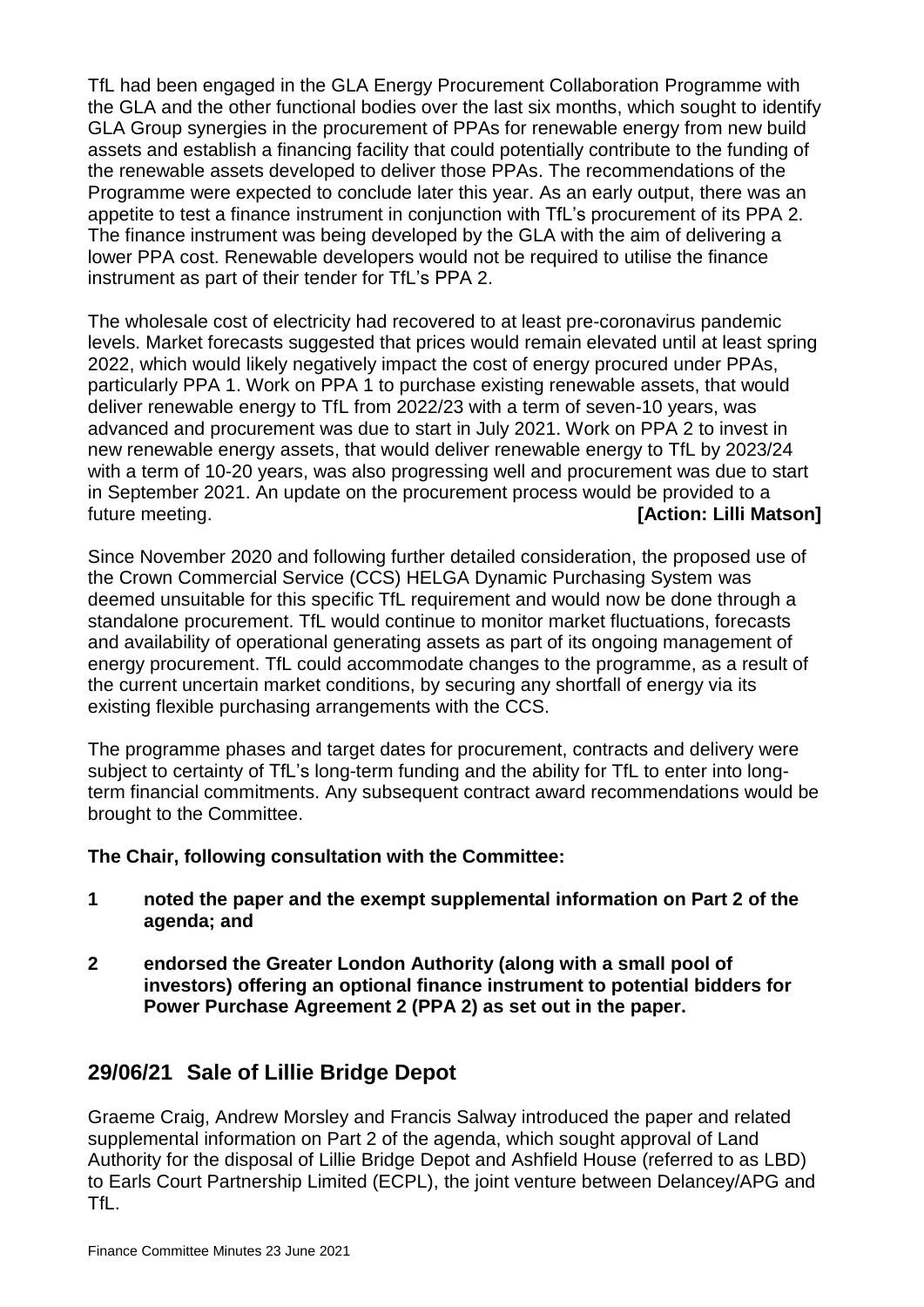The proposal was to consolidate the depot land into the ECPL, making it the most valuable development site in London. TfL would vacate the depot site only if planning permission and funding were obtained and it was confident it could cover all the relocation costs and generate a capital receipt. The work was being undertaken by a multi-disciplinary team to deliver savings and wider operational benefits with no upfront cost to TfL, as well as generate a capital receipt and ongoing revenue.

The opportunity would create a mixed-use development site including at least 3,000 homes both for sale and rent. Relocating activities from LBD was also an opportunity to re-plan the operational footprint, deliver synergies, replace old buildings with new and reduce whole-life costs.

ECPL had approached TfL to acquire LBD in May 2020 and terms had been negotiated and formed the basis of the proposal. The arrangements for the proposed sale were flexibly structured so as to require no net investment by TfL as the owner of LBD nor as a shareholder in ECPL. The condition requiring ECPL to secure third-party funding for TfL's vacant possession costs meant that TfL would not be required to contribute equity to ECPL for these costs. The joint venture arrangements within ECPL allowed TfL to reduce its shareholding rather than contribute equity to the net land receipt payable by ECPL over and above the externally funded vacant possession costs. TfL's land at LBD was owned by London Underground and other subsidiaries were and may be involved in the proposed sale, either directly or through TfL's interest in ECPL.

The proposal offered significant operational and financial benefits to TfL. Assuming that all conditions were met, the target timescale to vacate the depot would start in 2024.

#### **The Chair, following consultation with the Committee:**

- **1 noted the paper and the exempt supplemental information on Part 2 of the agenda; and**
- **2 approved Land Authority for the disposal of Lillie Bridge Depot and Ashfield House (LBD), as set out in the paper and the supplementary paper on Part 2 of the agenda, and for TfL and/or any other of its subsidiary entities to grant a long leasehold interest of LBD to Earls Court Partnership Limited (ECPL) or a group company, taking a leaseback of the same length, and to agree, subject to conditions, to grant ECPL an option to acquire additional land and to provide vacant possession of LBD and surrender TfL's leaseback, the principle conditions being:**
	- **(a) ECPL obtaining planning permission for the development of Earls Court and LBD;**
	- **(b) ECPL securing third-party funding for TfL's estimated costs of providing vacant possession of LBD; and**
	- **(c) TfL developing and committing to deliver a plan to provide vacant possession of LBD.**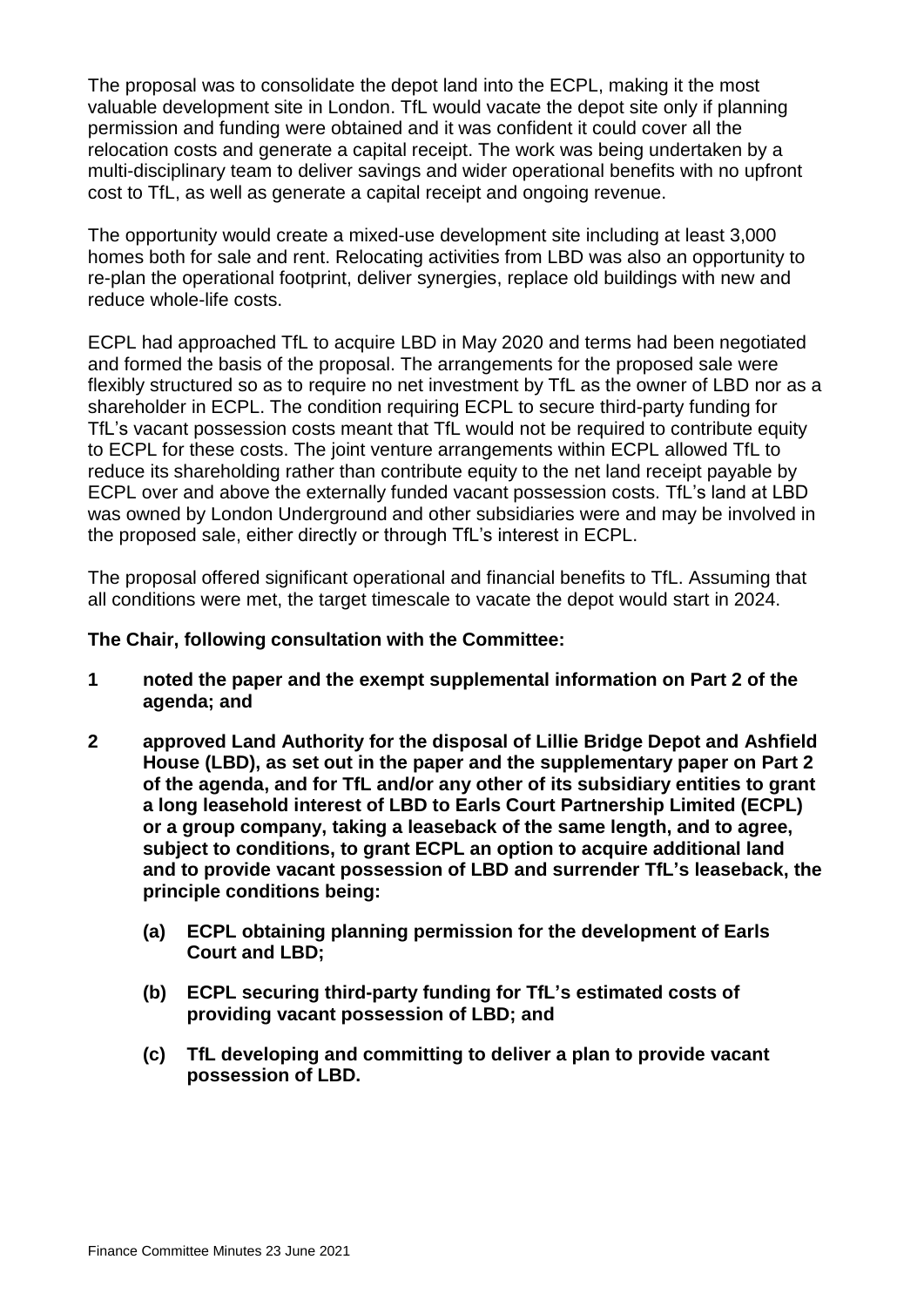# **30/06/21 Funding Update on TTL Properties Limited**

Simon Kilonback and Graeme Craig introduced the paper, which provided a funding update on TTL Properties Limited (TTLP). TfL's landholdings had the potential to deliver thousands of homes across London and create substantial sums to reinvest in the transport network.

The coronavirus pandemic had accelerated the need to bring forward homes and unlock growth in the Capital. Given wider financial pressures, a TfL property vehicle would be structured in such a way as to avoid diverting any investment from transport, while continuing to maximise the long-term return available to reinvest in the transport network.

Property had been a specific workstream in the discussions with Government on TfL's Financial Sustainability Plan (FSP). A condition of the funding agreement was to agree to a plan for housing delivery through a dedicated commercial property company that met the shared ambitions of the Mayor and the Government to deliver housing in a high demand area and to provide an increased revenue stream. The plan would include a clear milestone for housing to be delivered by the end of 2024.

TfL welcomed the condition and the update included the FSP property workstream and the wider activity to have a fully self-financing property vehicle within TfL, as well as the nature of the property vehicle, business plan options that had been considered and the work to date on funding options.

TfL had worked with Deloitte to review and evaluate potential funding options to meet TTLP's capital requirements. The preferred option to fund TTLP was non-recourse debt secured on TTLP's asset base and there was sufficient capacity in the current commercial property portfolio to secure the required level of debt. Deloitte concluded that the level of debt was manageable and the cost affordable. It confirmed there was market appetite for the preferred approach and TfL was satisfied that the proposals were within its powers.

TfL had a range of Business Plan scenarios, with the default being the Baseline Plan which assumed commercial debt. This would result in a viable commercial entity with no dependency on TfL. It would bring forward more than 13,000 homes and grow the asset value to more than £5bn.

Options for a Housing Growth Plan would bring forward tens of thousands of homes, create hundreds of thousands of jobs and address wider industry failures, including constructions skills and modern methods of construction. The Housing Growth Plan would however require government grant to bring forward otherwise unviable sites. Even without government grant, the debt funding approach would allow TTLP to bring forward thousands of homes that already had planning consent but could not proceed due to TfL's current inability to enter into new financial commitments.

A paper would be submitted to the meeting of the Committee in October 2021, seeking all necessary approvals to allow TTLP to be funded by secured commercial debt that was non-recourse to TfL, including some detail on the cost of capital and what the potential conflicts and trade-offs might be with this approach going forward.

**[Action: Graeme Craig]**

### **The Committee noted the paper.**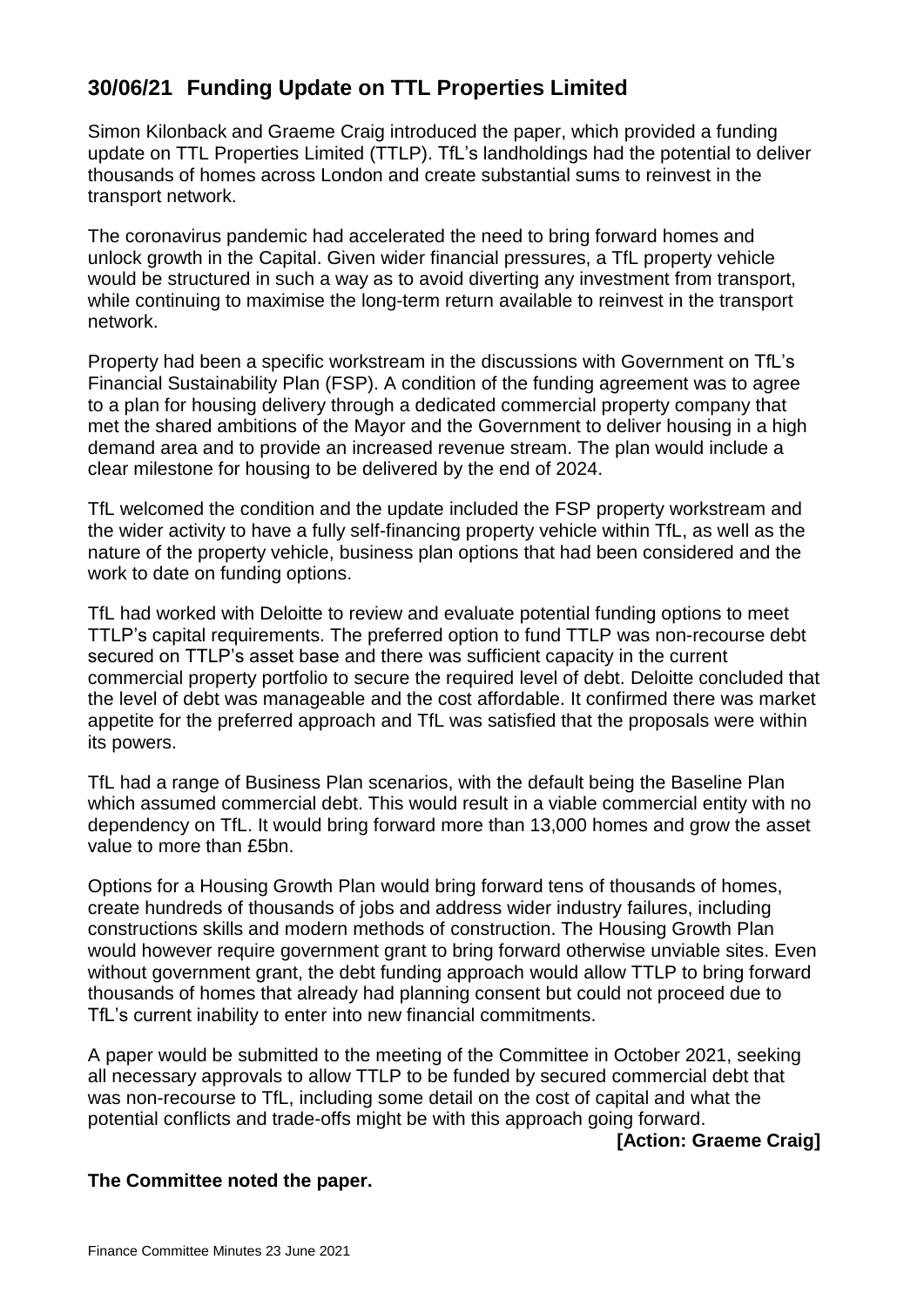## **31/06/21 Update on Income from Developers Through Planning Obligations and Other Related Funding Mechanisms to deliver TfL Transport Priorities**

Lucinda Turner introduced the paper, which provided an end of year (2020/21) update on the Mayor's Community Infrastructure Levy (MCIL) that supported the funding of Crossrail, as well as a brief overview of a range of other developer contributions and funding mechanisms, such as Section 106 (s106) and Borough CILs (BCIL) that contributed towards other TfL transport priorities.

Monies raised from developer contributions toward Crossrail were vital to deliver the project and more than £1bn had been received cumulatively from these sources, which was a great achievement. While the majority of receipts (over £865m) were in MCIL payments, Crossrail s106 payments were over £150m.

There were approximately 240 referable planning applications involving significant TfL input last year, as well as just under 2,000 non-referable applications with transport implications. Securing developer income was inherently related to the level of development activity and the implementation of relevant planning permissions. Development activity tended to be cyclical and was strongly influenced by local, national and global factors, including unprecedented events such as the coronavirus pandemic and the UK departure from the European Union.

Uncertainties associated with the pandemic had less of an impact than envisaged on the Mayoral CIL receipt which was £121.9m. Receipts from two authorities helped bolster the annual return with £25.1m from Tower Hamlets and £16.6m from Hammersmith and Fulham, with combined receipts comprising over 34 per cent of total monies received.

BCIL receipts made a significant contribution to delivering a range of infrastructure projects across London. Reporting was retrospective and by the end of 2019/20, BCIL receipts totalled a substantial £974m. Notably, the BCIL receipt for 2019/20 of £277m was the highest recorded. Looking ahead, it was anticipated that BCIL receipts would remain at around £280m, although the forecast was tempered by the potential impact of the pandemic on development activity and BCIL review progress.

Leveraging third party funding was vital to delivering transport infrastructure and improvements for the city and would play an increasingly important role as TfL faced major financial pressures. These funding sources were needed to deliver TfL priorities around step-free access, Healthy Streets and mode shift, as well as underpinning sustainable development and supporting wider objectives around housing and regeneration.

The Government had recently announced a levelling up fund of £4.8bn to support capital investment in local infrastructure up to 2024-25 across culture, regeneration and transport themes. £600m was available to bid for this year and all areas in the UK, including London boroughs, were invited to submit bids of up to £20m. TfL had been working with the Greater London Authority who submitted one transport bid of £9.1m for Bean Park station which was part of the mainline rail network. The station was located in one of the most deprived parts of London and would make a real difference to the amount of housing that could be delivered there.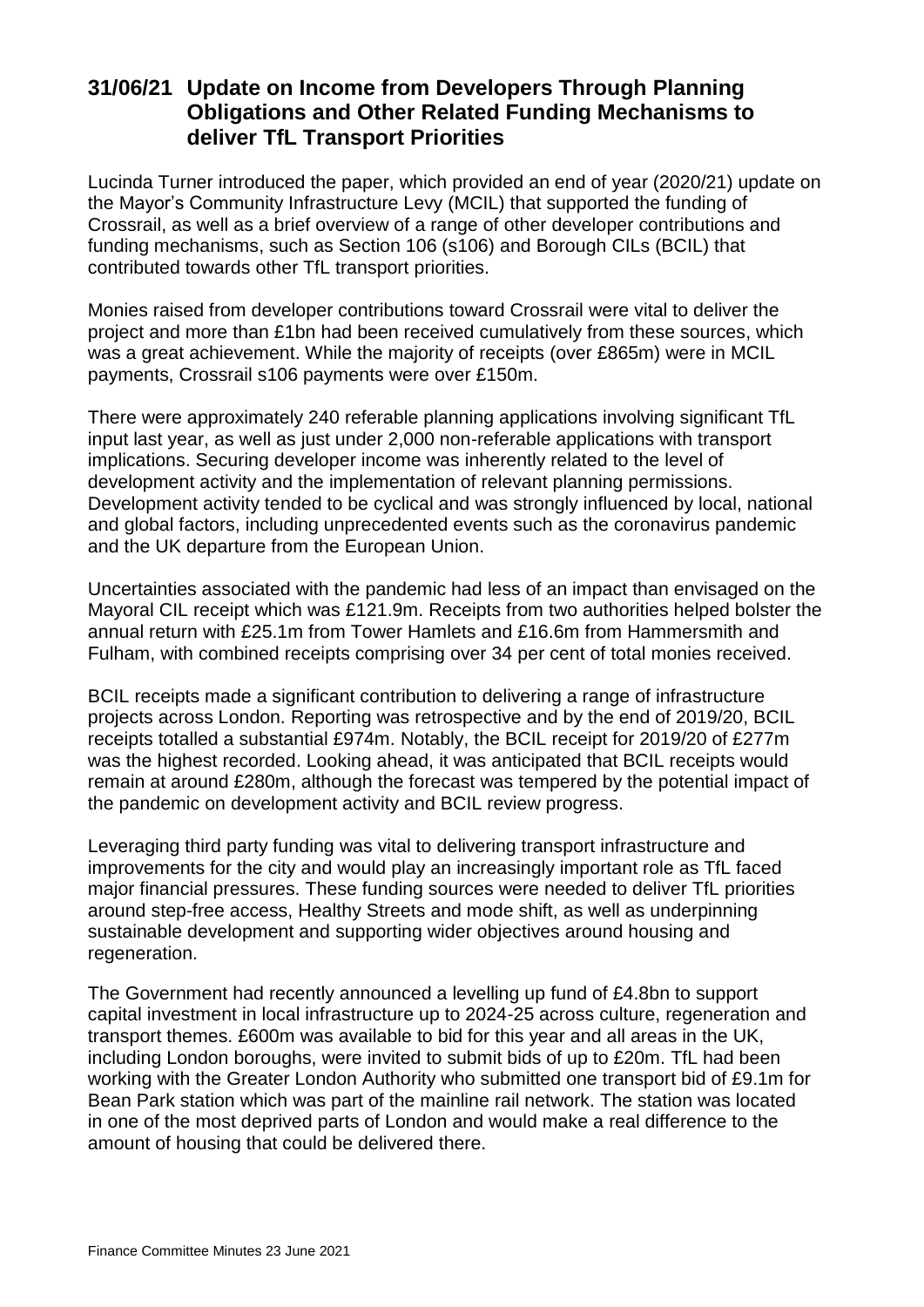Lucinda Williams confirmed that, to make a stronger case for levelling up investment in London which had some of the most deprived boroughs in the country, the City Planning team was putting together a presentation with a compelling narrative on the greater contribution and delivery of outcomes that TfL made and Government wanted to see around carbon reduction, mode shift and as a catalyst for economic growth, and which would be shared with the Committee as it emerged. **[Action: Lucinda Williams]**

The recently announced intention by Government to replace CIL and s106 developer contributions with an Infrastructure Levy would continue to be monitored closely, including the impact of the new levy on the MCIL funding stream and its ability to repay Crossrail financing, and the capacity to secure developer contributions generally.

#### **The Committee noted the paper.**

# **32/06/21 Enterprise Risk Update – Supply Chain Disruption (ER5)**

Simon Kilonback and Philip Hewson introduced the paper and related supplemental information on Part 2 of the agenda, which provided an update on Enterprise Risk 5 - Supply Chain Disruption. It outlined TfL's current position on supply chain disruption following the Brexit agreement on 24 December 2020 and a second coronavirus wave.

Failure to sufficiently identify and manage supply chain disruption could result in an increase in TfL's cost base, delays to project delivery and interruption to operational services. There had been some disruption as a result of Brexit uncertainty and the application of the new trading rules and from the impacts of the coronavirus pandemic. These had been effectively mitigated and managed by the close working of TfL business and commercial contract owners.

The financial impact of both the pandemic and Brexit may have been masked and delayed due to the significant support Government made available to businesses. As this support was withdrawn, TfL may see some disruption to the supply chain due to financial difficulties and would maintain close checks on supplier financial health. It also monitored the financial exposure some suppliers may have due to their reliance on revenue from TfL, as these suppliers may have their ability to invest and secure funding affected by the nature of TfL's short-term funding position.

A wide range of preventative controls had been implemented and a range of corrective controls had been applied. TfL had been working closely with bus operators to manage financial risks, provide support and manage costs out to ensure a viable supply chain post-pandemic. The 'Safe Stop' applied across construction projects affected Crossrail and its supply chain including loss of human and plant resource, however effective management through contractual agreement meant that re-start was effective and productive and at a cost of less than £10m.

A risk and issues register had been implemented, resulting in full visibility of TfL's supply chain risks and issues which were regularly reviewed along with the mitigation plans.

**The Committee noted the paper and the exempt supplemental information on Part 2 of the agenda.**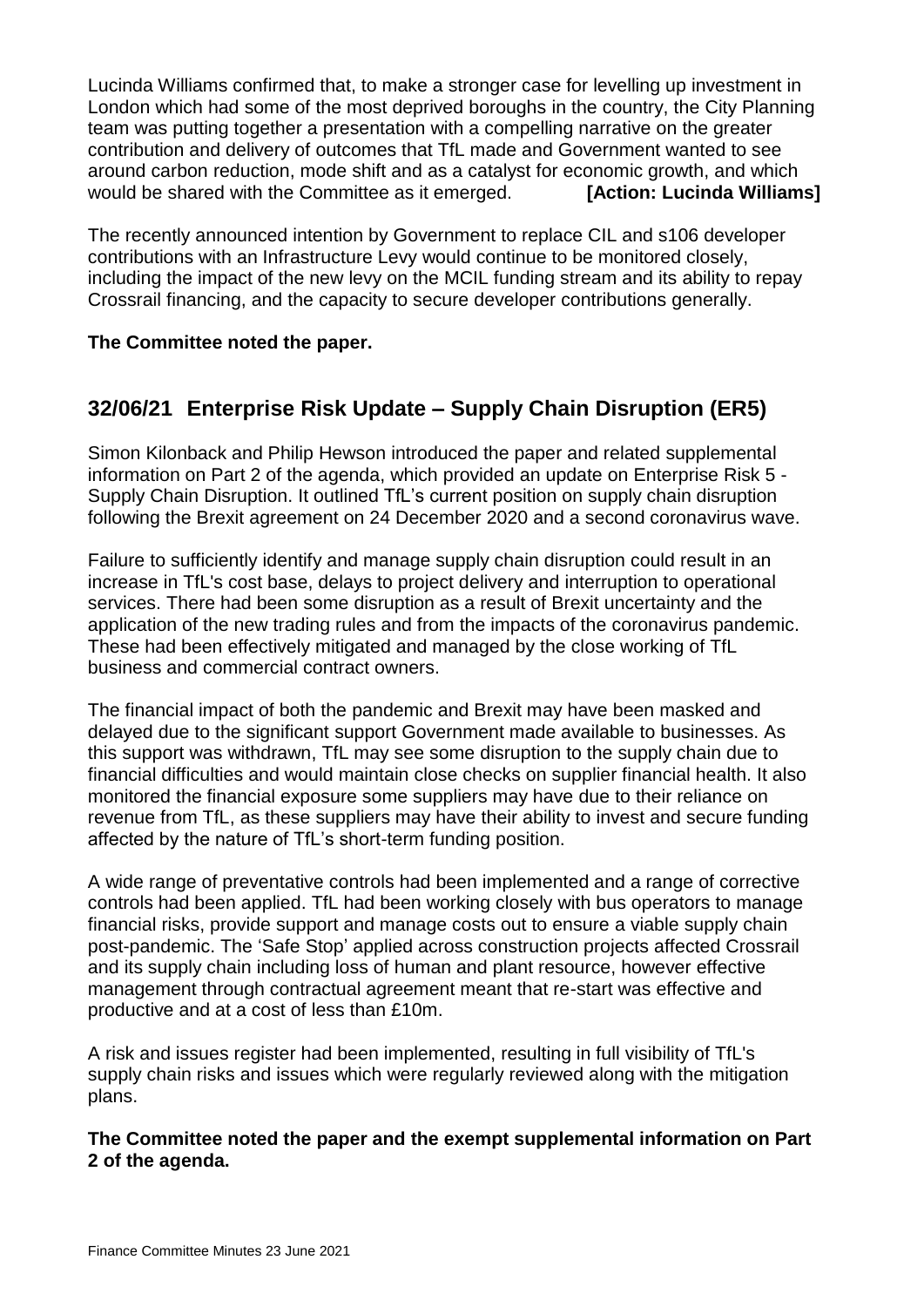# **33/06/21 Members' Suggestions for Future Discussion Items**

Howard Carter introduced the item. No additional suggestions were raised for future discussion items on the forward plan or for informal briefings.

**The Committee noted the forward plan.**

# **34/06/21 Any Other Business the Chair Considers Urgent**

There was no other urgent business.

# **35/06/21 Procurement and Supply Chain Improvement Programme**

The Chair had agreed to the late urgent publication of the paper and related supplemental information on Part 2 of the agenda, so that the project to strengthen capability in the Procurement and Supply Chain function could be progressed to achieve the savings required in the funding settlement.

Simon Kilonback and Jonathan Patrick introduced the paper and related supplemental information on Part 2 of the agenda, which provided an update on the progress of the Procurement and Supply Chain Improvement Programme, following the previous overview provided to the Committee in November 2020, and sought endorsement of the recommended approach set out in the paper on Part 2 of the agenda. The Audit and Assurance Committee was also updated on progress at its meeting in March 2021.

The Programme managed estimating, procurement, contract and cost management across TfL, as well as supporting procurement related activities for the Greater London Authority as part of a shared services agreement. The Programme would transform the end to end procurement and supply chain process across all the organisational areas of TfL.

The Programme would deliver phases of change, recognising the need to transform quickly across the following elements: updated operating model for working consistently across the business; consistent and efficient Source to Pay processes across TfL; upgraded technology systems landscape to support the process; fit for purpose data architecture; and an end to end reporting suite, driving insights for timely decision making.

#### **The Chair, following consultation with the Committee:**

- **1 noted the paper and the exempt supplemental information on Part 2 of the agenda; and**
- **2 endorsed the recommended approach as set out in the paper on Part 2 of the agenda.**